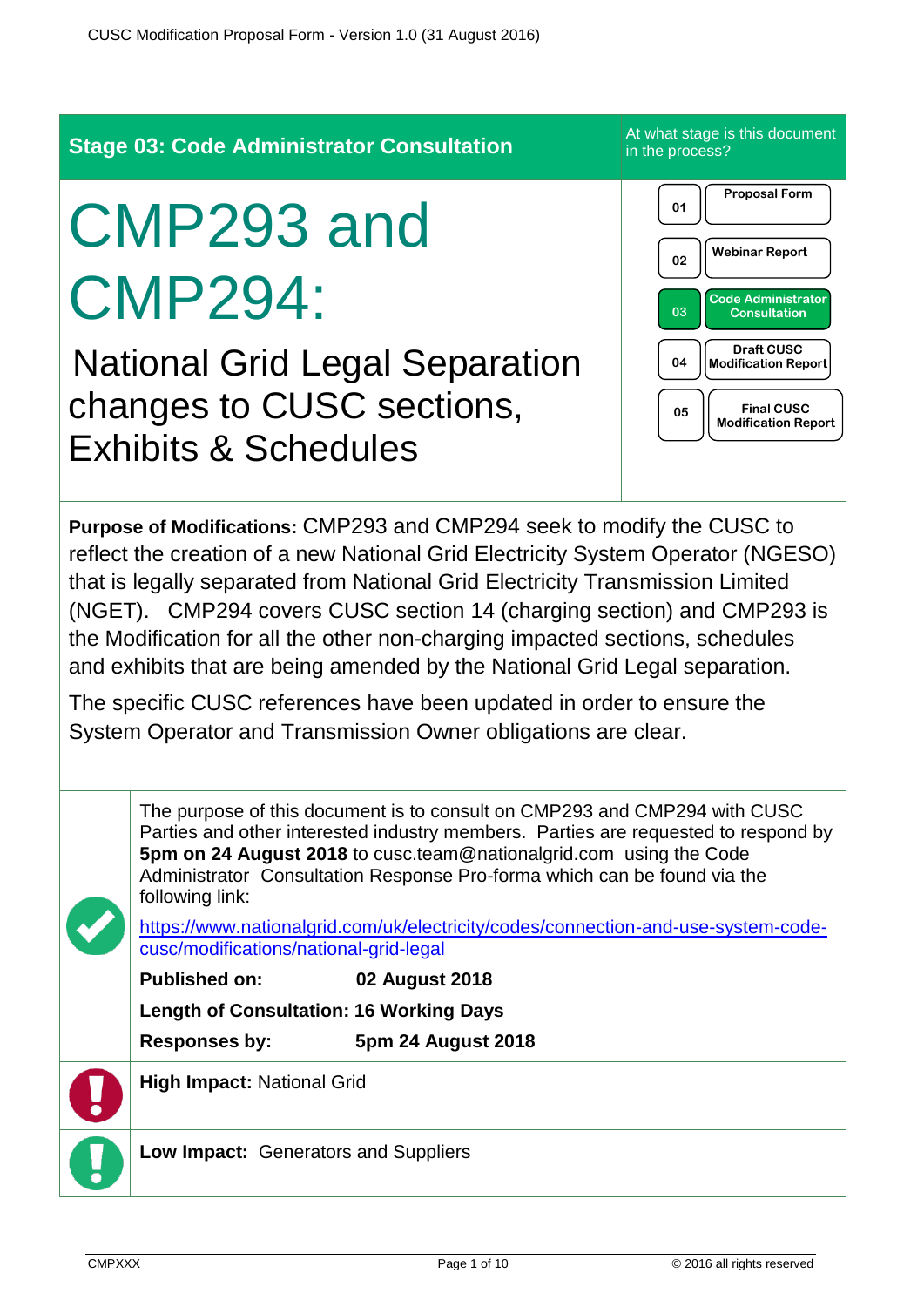#### **Contents**

- **1 Format of this Report 3**
- **2 Original Proposals 3**
- **3 Proposer's solution 4**
- **4 Webinar Discussions 5**
- **5 Impacts & Other Considerations 6**
- **6 Governance 6**
- **7 Relevant Objectives 6**
- **8 Implementation & Transition 8**
- **9 Code Administrator Consultation: How to respond 9**
- **10 Legal Text 10**

#### **Timetable**

| The Code Administrator recommends the following timetable:                          |                      |  |  |  |
|-------------------------------------------------------------------------------------|----------------------|--|--|--|
| <b>Industry Webinar</b>                                                             | 09 July 2018         |  |  |  |
| Code Administration Consultation Report issued to<br>the Industry (16 working days) | 02 August 2018       |  |  |  |
| Draft Final Modification Report presented to Panel                                  | 31 August 2018       |  |  |  |
| <b>Modification Panel decision</b>                                                  | 31 August 2018       |  |  |  |
| Final Modification Report issued to the Authority                                   | 12 September<br>2018 |  |  |  |
| Decision implemented in CUSC                                                        | 01 April 2019        |  |  |  |

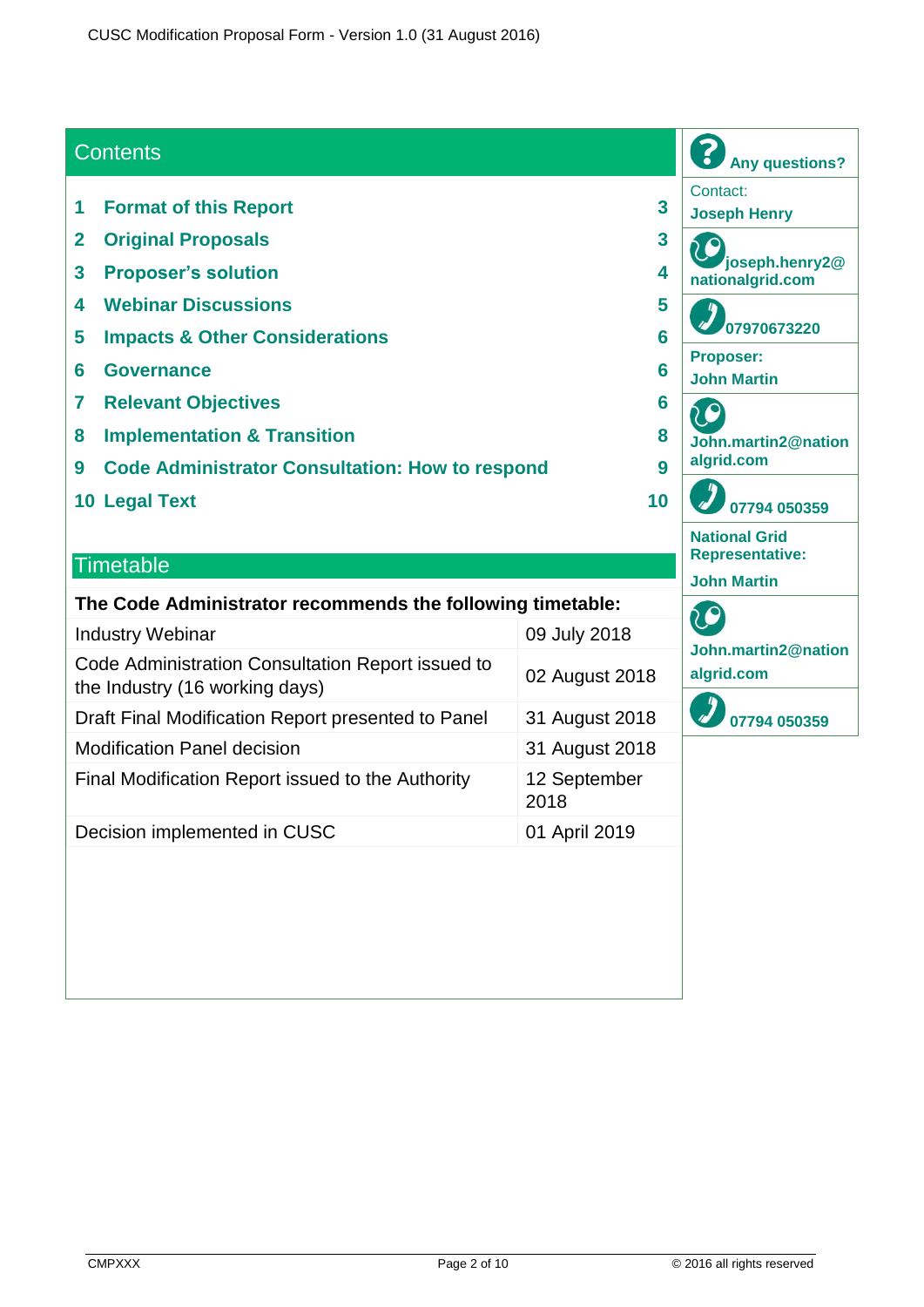## **1 Format of this Report**

This document is the Code Administrators Consultation document that contains the original proposal and a summary of the discussion from the industry webinar which was held on 09 July 2018 to assess the draft legal text for these Modifications.

CMP293 and CMP294 were proposed by National Grid and were submitted to the CUSC Modifications Panel for consideration on the 27 April 2018. The Panel agreed to the Proposer's recommendation to hold an industry webinar to seek feedback on the legal text. The Panel requested that the Proposer return to Panel for agreement to any changes prior to the modification being issued out for Code Administrator consultation.

This Code Administrator Consultation has been prepared in accordance with the terms of the CUSC. An electronic copy can be found on the link to the National Grid Website below, along with the CUSC Modification Proposal Form.

[https://www.nationalgrid.com/uk/electricity/codes/connection-and-use-system-code](https://www.nationalgrid.com/uk/electricity/codes/connection-and-use-system-code-cusc/modifications/national-grid-legal)[cusc/modifications/national-grid-legal](https://www.nationalgrid.com/uk/electricity/codes/connection-and-use-system-code-cusc/modifications/national-grid-legal)

## **2 Original Proposals**

**Section 2 (Original Proposals) are sourced directly from the Proposer and any statements or assertions have not been altered or substantiated/supported or refuted by industry members who called into the webinar.**

#### **What**

It is proposed to amend the CUSC definition of 'The Company' to reflect the new NGESO legal entity and create a new 'Onshore Transmission Licensee' definition which encompasses all onshore transmission owners including NGET. There are then additional consequential changes to reflect the separate System Operator role and the onshore Transmission Owner roles.

#### **How**

NGET published an open letter on its approach to modifying the relevant Industry Codes on 22 September 2017 stating that NGET intended to raise one Code Modification proposal for each Industry Code, but further work into assessing the changes required means that for the CUSC, two modifications need to be raised. CMP293 is one of these.

The definition of "The Company" is being retained as the "badge" for NGESO and we are proposing the creation of a new definition 'Onshore Transmission Licensee' which covers all onshore transmission owners.

The introduction of the new "NGESO" entity into the CUSC is achieved through a novation agreement novating the code and underlying CUSC contracts to NGESO. The novation agreement will be entered into by NGET on behalf of itself and the other CUSC parties. The authority for NGET to do this is given through the provisions to be introduced into the CUSC (CUSC Section 10) as part of the code modification. The intended form of novation is included within the draft legal text.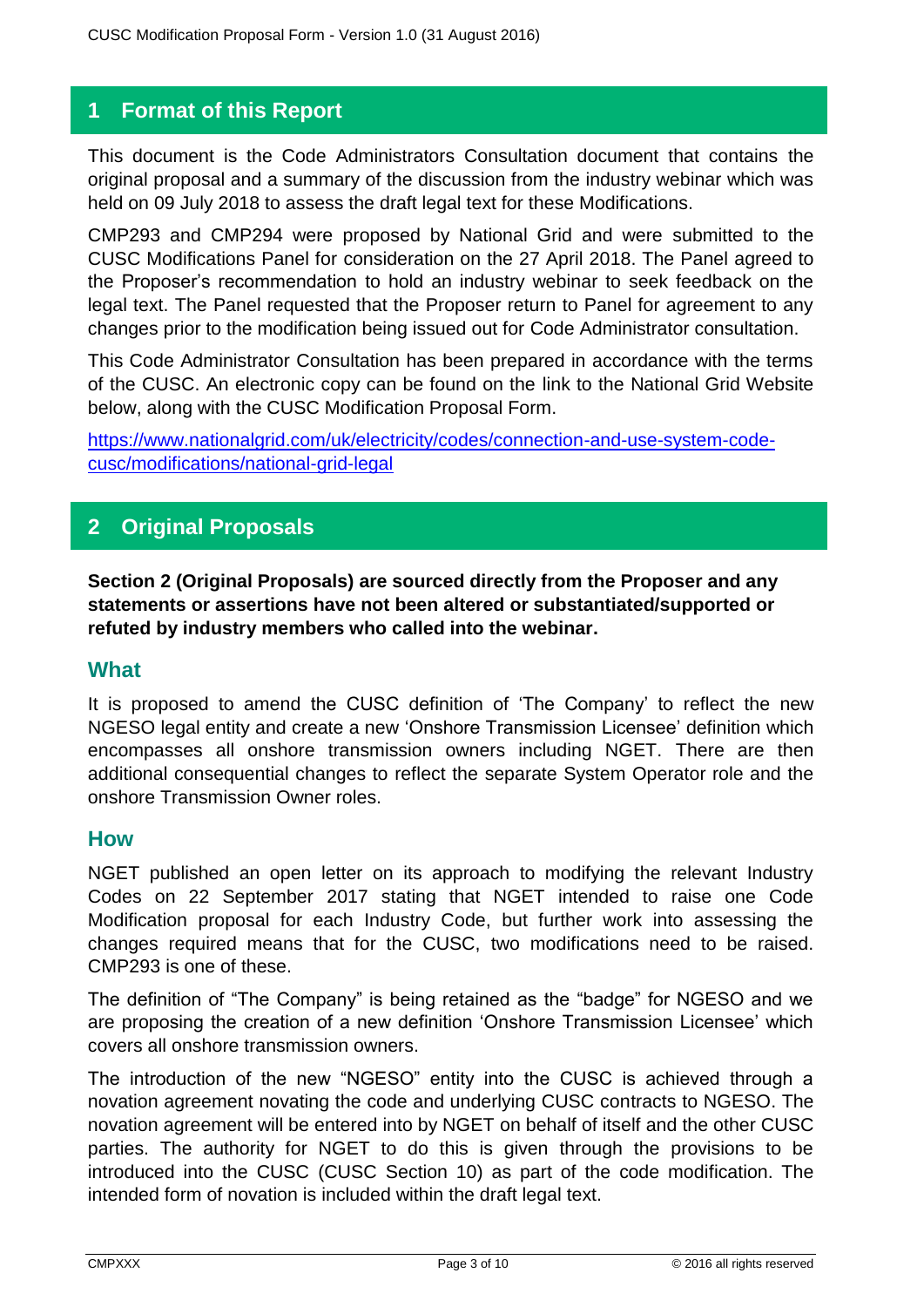## **3 Proposer's solution**

The Proposer welcomed feedback from the webinar, which has resulted in the following amendments to the proposed solution:

Updated the following defined terms and clauses in section 10:

- Relevant Transmission Licensee update the definition.
- The Company Add the references to the company address and registered number.
- Transmission Licenses Assets in the defined term refer to 'Relevant Transmission Licensees'.
- Nuclear Site Licence Provisions Agreement updated NGET and The Company references.

Section 10 Clauses to be amended:

- CUSC 10.3.2 Include reference to 'The Company' registered address.
- CUSC 10.5.3 Include the following information 'not less than 75 (seventy five) days (or if such day is not a Business Day the next following Business Day) prior to 31 March 2019'.

We would highlight that the Contents Page is a useful guide to the areas of the CUSC which are changing and will highlight the changes.

The following attachments included in the drafting have now been removed, as there are no proposed changes to them:

- Schedule 3
- Exhibit L
- Exhibit X

Also within Exhibit O, exhibits IA and IIA will be removed from CUSC as the regional variation is no longer required.

We are developing an additional table that highlights only the clauses which have been amended. This table the Panel have agreed should be included in the Code Administrator Consultation.

We support the Code Administrator questions which have been identified in section 4.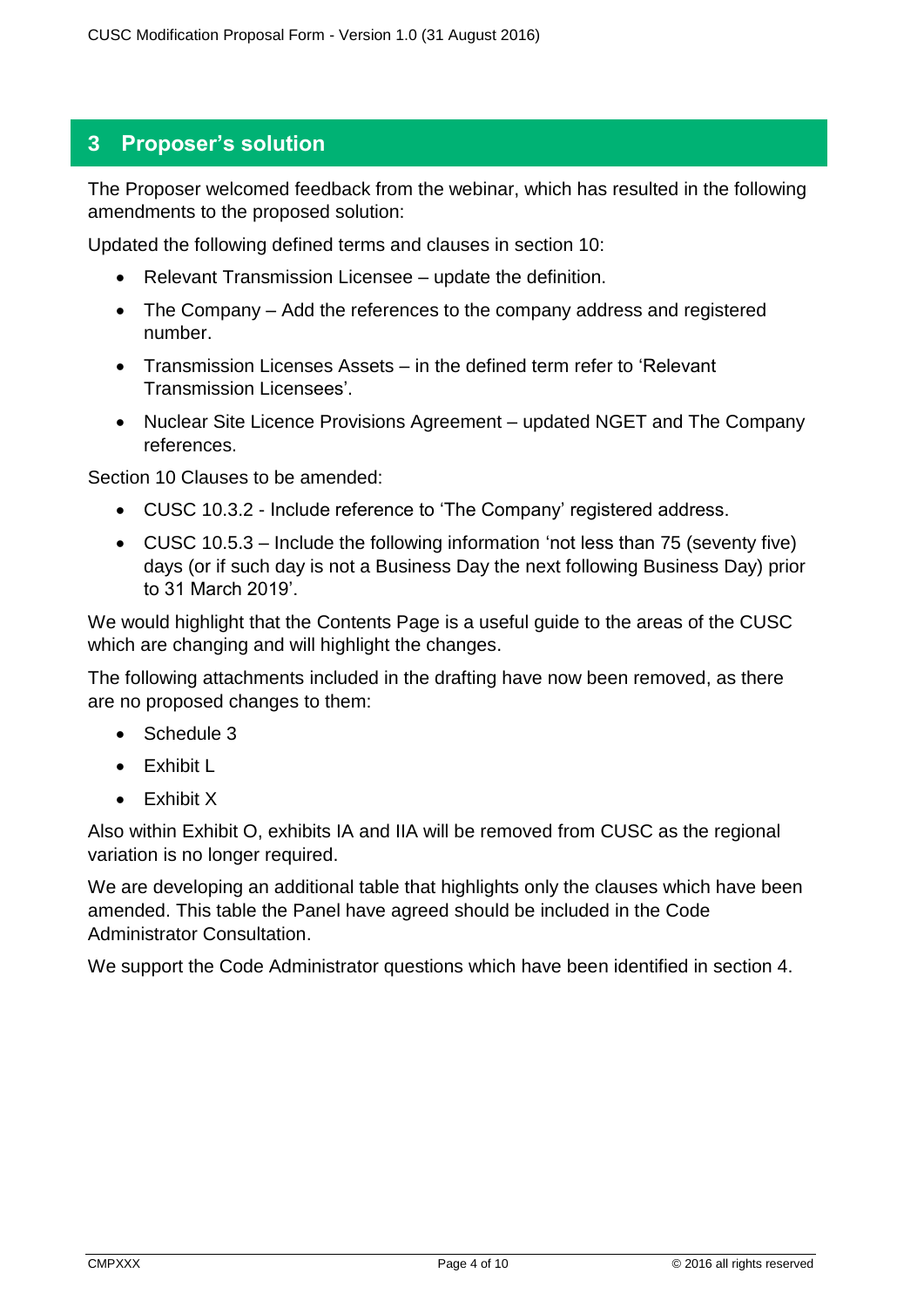# **4 Webinar Discussions**

Format of legal text:

It was suggested attaching legal text which extracted only the Clauses which have been amended; then for completeness include all the amended CUSC exhibits, schedules and sections.

Also based on feedback from the webinar it was suggested to update the following defined terms and clauses in section 10:

- Relevant Transmission Licensee update the definition.
- The Company Add the references to the company address and registered number.
- Transmission Licenses Assets in the defined term refer to 'Relevant Transmission Licensees'.
- Nuclear Site Licence Provisions Agreement updated NGET and The Company references.

Section 10 Clauses to be amended:

- CUSC 10.3.2 Include reference to 'The Company' registered address.
- CUSC 10.5.3 Need an exact figure in the number of days.

Also on the webinar, there was a discussion about potential questions that could be included within the Code Administrator Consultation and based on these discussions the suggested questions are below:

- 1. Do you believe CMP293&294 better facilitates the Applicable CUSC Objectives? Please include your reasoning
- 2. Do you support the proposed implementation and transition approach detailed within section 7 of this report which has been drafted in CUSC Section 10 and the associated Novation Agreement? Are there any further transitional implications that need to be identified in CUSC 10.6.1 or contracts under CUSC 10.4.3?
- 3. Do you support the revised approach of how the 'Nuclear Site Licence Provisions Agreement' will be managed in the CUSC, with reference to the Transmission Owners?
- 4. Is the reference to NGET appropriate in the two CUSC extracts, for the regulatory asset value in the defined term of 'The Company Prescribed Level' in CUSC section 10 and the Weighted Average Cost of Capital calculation in CUSC 14.15.65?
- 5. Within the CUSC, contact details for The Company are provided by references to e-mail boxes, addresses and telephone numbers. Would you prefer these to more generically to refer to details on the website or keep these specific references? If specific references are required these will need to be updated following the consultation.
- 6. Do you have any other comments?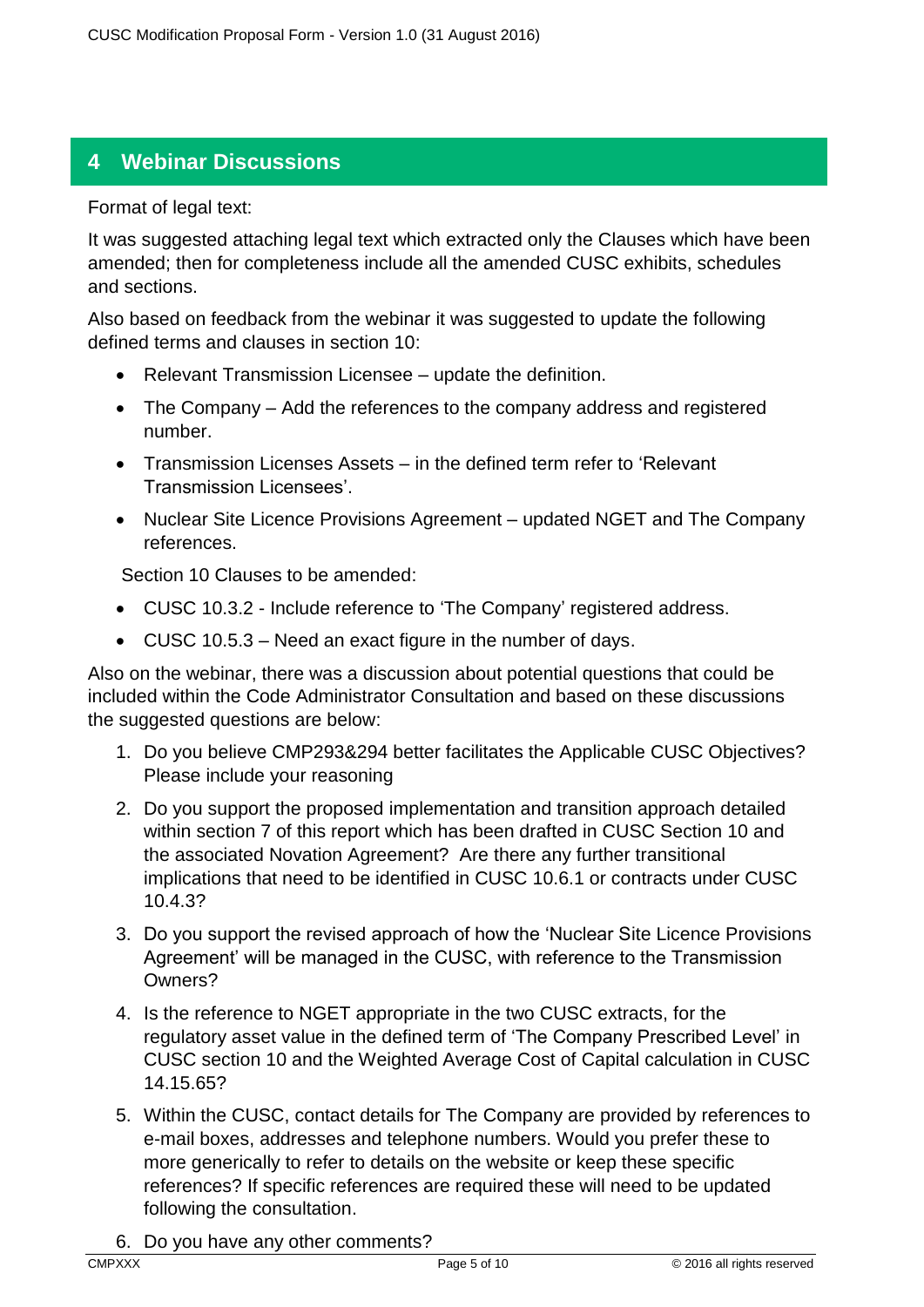## **5 Impacts & Other Considerations**

All parties to the CUSC will be impacted by the contractual change in the underlying party to their contracts signed under the CUSC changing from NGET to NGESO.

## **Does this modification impact a Significant Code Review (SCR) or other significant industry change projects, if so, how?**

N/A

#### **Consumer Impacts**

N/A

#### **6 Governance**

These modifications were raised on the **18 April 2018** by **National Grid** and were presented by the Proposer to the Panel on **27 April 2018.** The Panel agreed to the Proposer's recommendation to hold an industry webinar to seek feedback on the legal text. The Panel requested that the Proposer return to Panel for agreement to any changes prior to the modification being issued out to Code Administrator consultation.

### **7 Relevant Objectives (need to add both Objectives and highlight the proposers view)**

#### Impact of the modification on the Applicable CUSC Objectives (Standard) for CMP293:

| <b>Relevant Objective</b>                                                                                                                                                                                           | Identified impact |  |
|---------------------------------------------------------------------------------------------------------------------------------------------------------------------------------------------------------------------|-------------------|--|
| (a) The efficient discharge by the Licensee of the obligations<br>imposed on it by the Act and the Transmission Licence;                                                                                            | <b>Positive</b>   |  |
| (b) Facilitating effective competition in the generation and supply of<br>electricity, and (so far as consistent therewith) facilitating such<br>competition in the sale, distribution and purchase of electricity; | <b>None</b>       |  |
| (c) Compliance with the Electricity Regulation and any relevant<br>legally binding decision of the European Commission and/or the<br>Agency *; and                                                                  | <b>None</b>       |  |
| (d) Promoting efficiency in the implementation and administration<br>of the CUSC arrangements.                                                                                                                      | <b>None</b>       |  |
| *Objective (c) refers specifically to European Regulation 2009/714/EC. Reference to the<br>Agency is to the Agency for the Cooperation of Energy Regulators (ACER).                                                 |                   |  |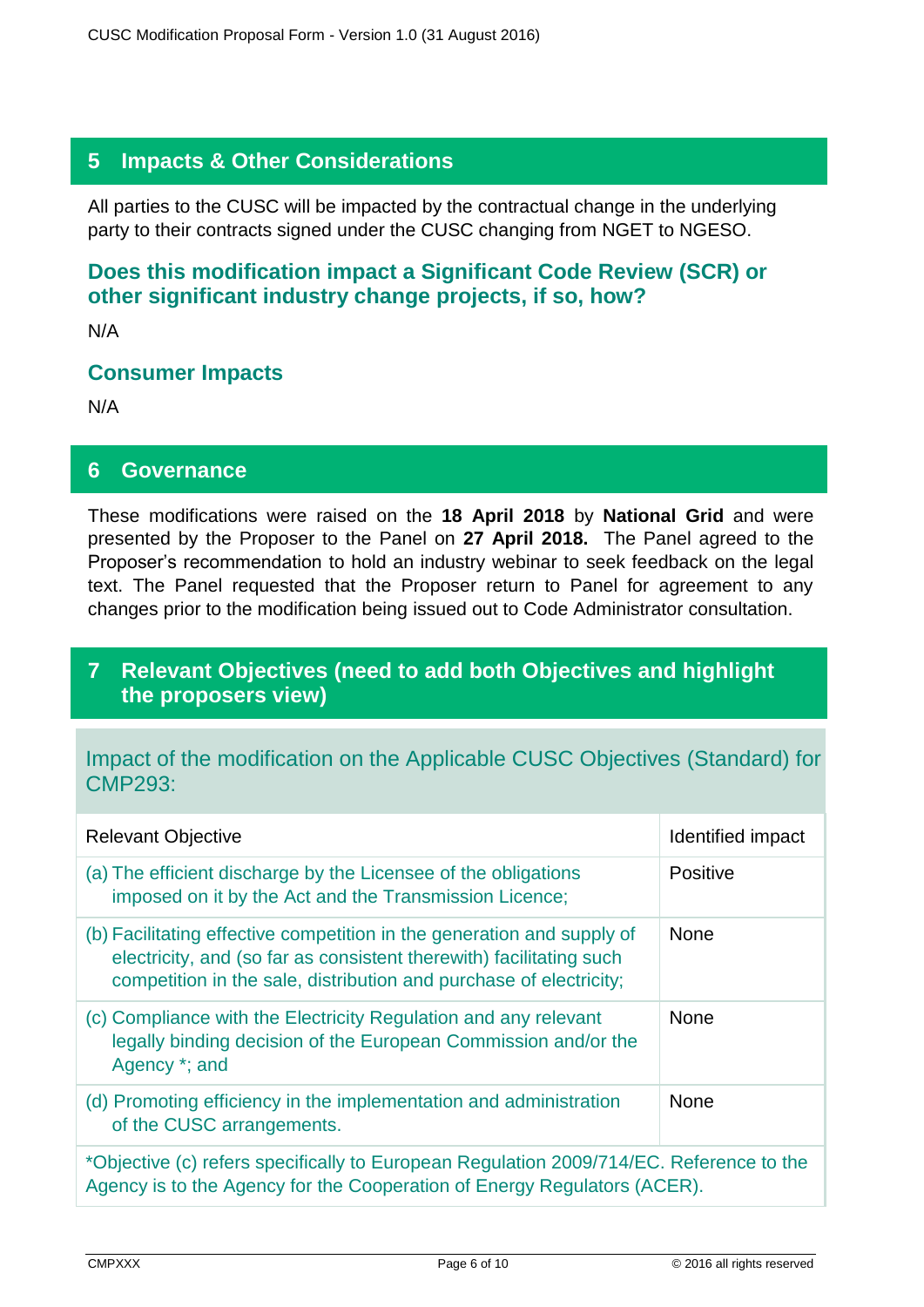| Impact of the modification on the Applicable CUSC Objectives (Charging) for |  |  |  |
|-----------------------------------------------------------------------------|--|--|--|
| <b>CMP294:</b>                                                              |  |  |  |

| <b>Relevant Objective</b>                                                                                                                                                                                                                                                                                                                                                                                                                                         | Identified impact |  |  |  |
|-------------------------------------------------------------------------------------------------------------------------------------------------------------------------------------------------------------------------------------------------------------------------------------------------------------------------------------------------------------------------------------------------------------------------------------------------------------------|-------------------|--|--|--|
| (a) That compliance with the use of system charging methodology<br>facilitates effective competition in the generation and supply of<br>electricity and (so far as is consistent therewith) facilitates<br>competition in the sale, distribution and purchase of electricity;                                                                                                                                                                                     | None              |  |  |  |
| (b) That compliance with the use of system charging methodology<br>results in charges which reflect, as far as is reasonably<br>practicable, the costs (excluding any payments between<br>transmission licensees which are made under and accordance<br>with the STC) incurred by transmission licensees in their<br>transmission businesses and which are compatible with<br>standard licence condition C26 requirements of a connect and<br>manage connection); | None              |  |  |  |
| (c) That, so far as is consistent with sub-paragraphs (a) and (b),<br>the use of system charging methodology, as far as is<br>reasonably practicable, properly takes account of the<br>developments in transmission licensees' transmission<br>businesses;                                                                                                                                                                                                        | Positive          |  |  |  |
| (d) Compliance with the Electricity Regulation and any relevant<br>legally binding decision of the European<br>Commission and/or<br>the Agency. These are defined within the National Grid<br><b>Electricity Transmission plc Licence under Standard Condition</b><br>C10, paragraph 1 *; and                                                                                                                                                                     | None              |  |  |  |
| (e) Promoting efficiency in the implementation and administration<br>of the CUSC arrangements.                                                                                                                                                                                                                                                                                                                                                                    | None              |  |  |  |
| *Objective (d) refers specifically to European Regulation 2009/714/EC. Reference to the<br>Agency is to the Agency for the Cooperation of Energy Regulators (ACER).                                                                                                                                                                                                                                                                                               |                   |  |  |  |

The Proposer believes that for both CMP293 and CMP294 this change will better facilitate relevant objective (a), by attributing the appropriate obligations to NGESO as System Operator and the Transmission owners in accordance with the new NGESO Transmission Licence and modified NGET Transmission Licence obligations.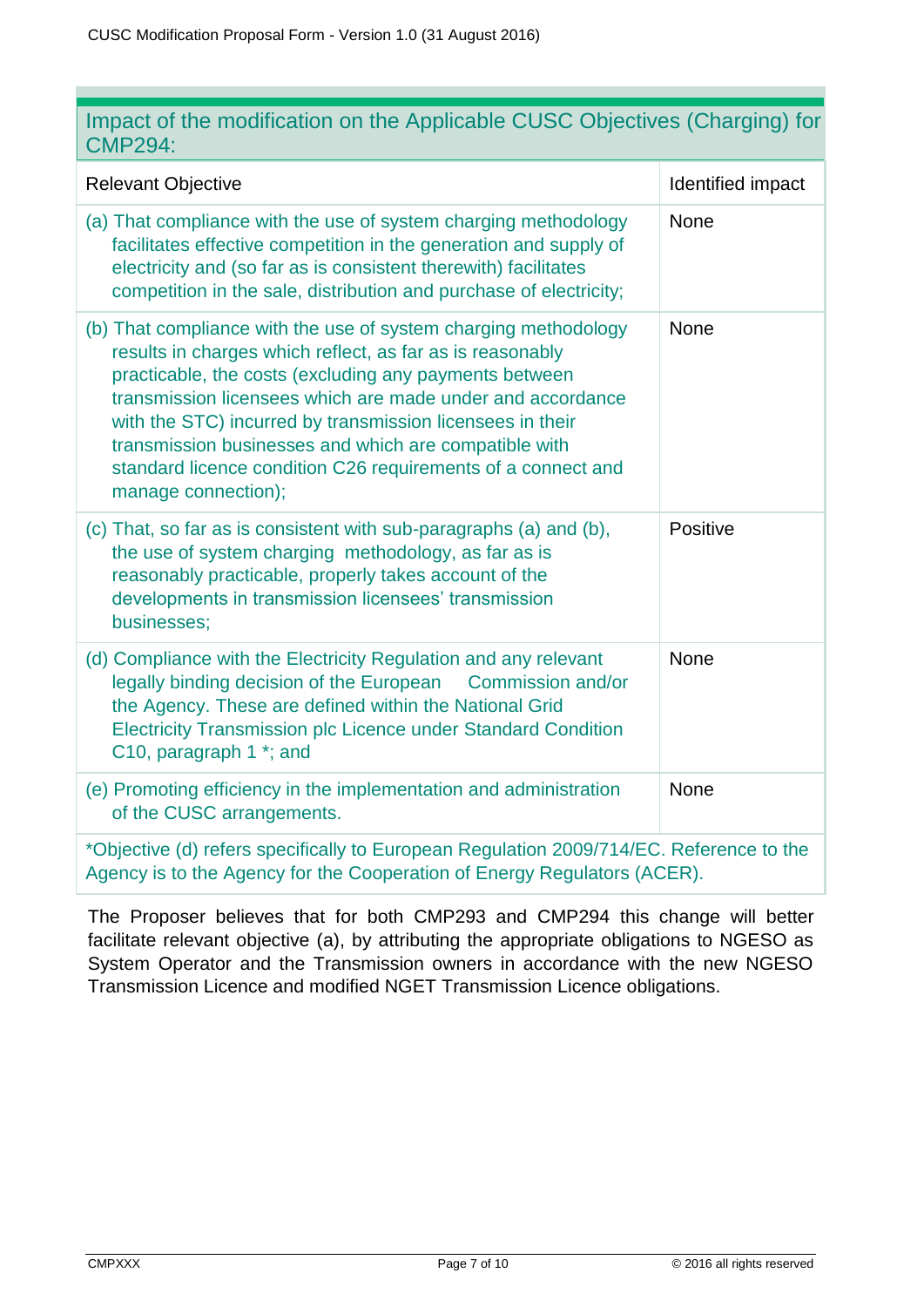## **8 Implementation & Transition**

Legal text for CMP293 has been drafted using the baseline of March 2018 text and as the modification progresses through the governance process, the text may need to be revised in light of other ongoing CUSC Modifications. The Code Administrator will ensure that the Proposer is aware of the approval of any of the other CUSC Modifications and the Proposer will take into account any relevant amendments to the CMP293 that may need to be made prior to a final decision and notify the Modification Panel should anything in CMP293 require further change as a result of this.

CMP293 together with the other associated CUSC Modification proposal and the associated CUSC novation agreement in respect of National Grid's legal separation are all interdependent and as such, are all required to be implemented as a single update to the CUSC.

The CUSC changes once approved will be introduced but "suspended", apart from the "implementation/transitional" provisions in the corresponding provisions within CUSC Section 10, until the transfer of the transmission licence to NGESO. In this way the codes, once amended for separation, can form the baseline for any modifications going forward before the transfer helping to manage the interaction between this forward facing change and the fact that the codes are live documents and subject to ongoing open governance.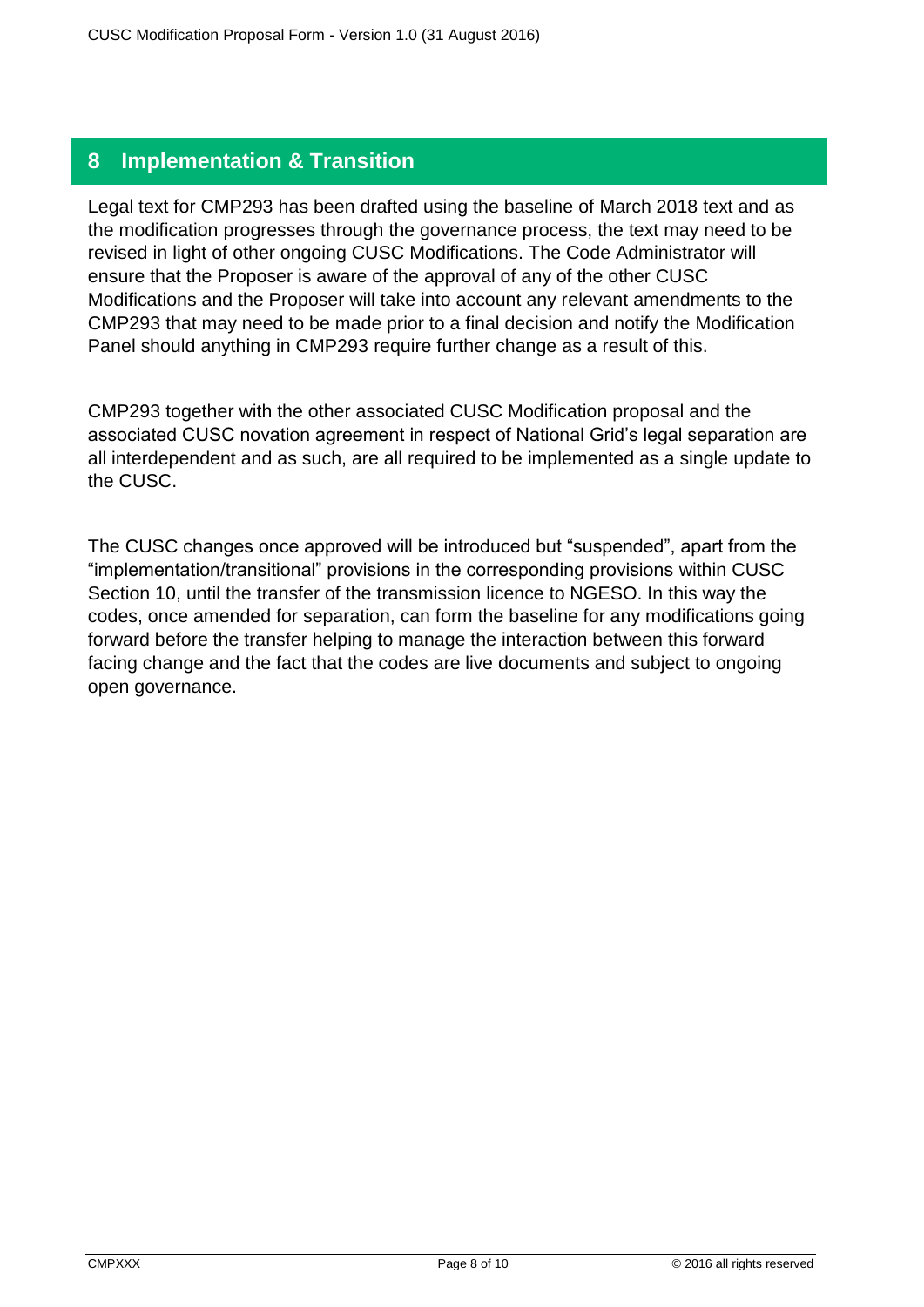#### **9 Code Administrator Consultation: How to respond**

If you wish to respond to this Code Administrator Consultation, please use the response pro-forma which can be found under the 'Industry Consultation' tab via the following link;

[https://www.nationalgrid.com/uk/electricity/codes/connection-and-use-system-code](https://www.nationalgrid.com/uk/electricity/codes/connection-and-use-system-code-cusc/modifications/national-grid-legal)[cusc/modifications/national-grid-legal](https://www.nationalgrid.com/uk/electricity/codes/connection-and-use-system-code-cusc/modifications/national-grid-legal)

Responses are invited to the following questions;

- **1. Do you believe CMP293&294 better facilitates the Applicable CUSC Objectives? Please include your reasoning**
- **2. Do you support the proposed implementation and transition approach detailed within section 7 of this report which has been drafted in CUSC Section 10 and the associated Novation Agreement? Are there any further transitional implications that need to be identified in CUSC 10.6.1 or contracts under CUSC 10.4.3?**
- **3. Do you support the revised approach of how the 'Nuclear Site Licence Provisions Agreement' will be managed in the CUSC, with reference to the Transmission Owners?**
- **4. Is the reference to NGET appropriate in the two CUSC extracts, for the regulatory asset value in the defined term of 'The Company Prescribed Level' in CUSC section 10 and the Weighted Average Cost of Capital calculation in CUSC 14.15.65?**
- **5. Within the CUSC, contact details for The Company are provided by references to e-mail boxes, addresses and telephone numbers. Would you prefer these to more generically to refer to details on the website or keep these specific references? If specific references are required these will need to be updated following the consultation.**
- **6. Do you have any other comments?**

Views are invited on the proposals outlined in this consultation, which should be received by **5pm on 24 August 2018**. Please email your formal response to: [CUSC.team@nationalgrid.com](mailto:CUSC.team@nationalgrid.com)

If you wish to submit a confidential response, please note the following;

Information provided in response to this consultation will be published on National Grid's website unless the response is clearly marked 'Private & Confidential', we will contact you to establish the extent of this confidentiality. A response marked 'Private & Confidential' will be disclosed to the Authority in full by, unless agreed otherwise, will not be shared with the CUSC Modifications Panel or the industry and may therefore not influence the debate to the same extent as a non-confidential response.

Please note an automatic confidentiality disclaimer generated by your IT System will not in itself, mean that your response is treated as if it had been marked 'Private & Confidential'